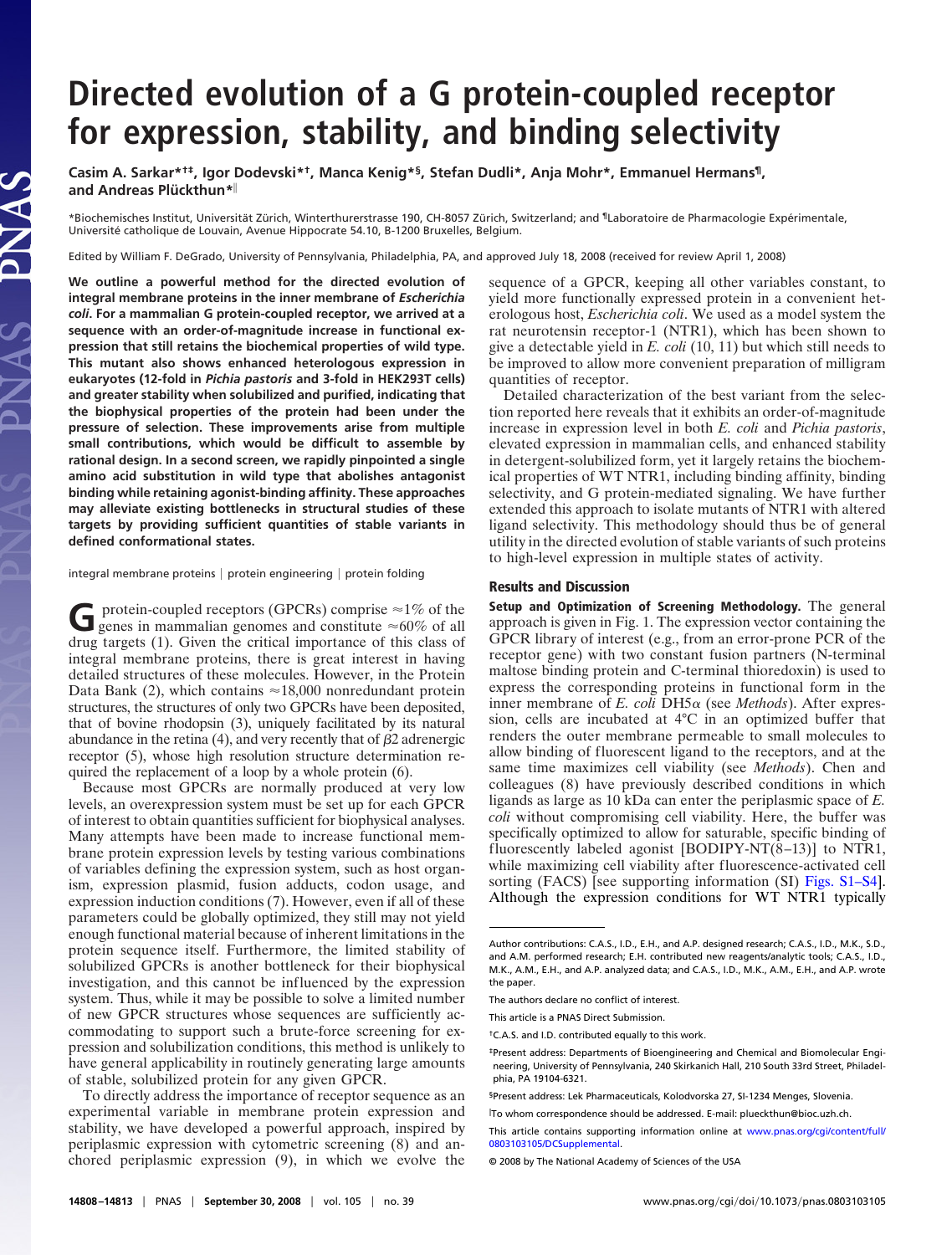

directly into growth medium

**Fig. 1.** General selection scheme for increasing expression level (steps 1, 2, 3a, 4, back to 2) and altering ligand selectivity (steps 1, 2, 3b, 4, back to 2).

generate -1,000 functional receptors per cell (10, 11), optimization of the binding buffer and FACS gating conditions resulted in a specific signal in the gating window that was  $\approx$ 900-fold above background (see [Fig. S4\)](http://www.pnas.org/cgi/data/0803103105/DCSupplemental/SupplementalPPDF#nameddest=SF4).

After incubation with saturating concentrations of BODIPY-NT(8–13), bacteria expressing the largest number of functional receptors correspondingly exhibit the greatest fluorescence, and these cells were collected directly in growth medium and then expanded for a subsequent round. A single selection round, which consisted of library expansion, induced receptor expression, incubation with fluorescent ligand, and FACS to recover the most fluorescent bacterial cells, took approximately 1 day. The advantage of maintaining viable cells was that they could be immediately regrown after sorting, thus eliminating any preparative steps between selection rounds. Whenever additional diversity was desired after any FACS round, the sorted pool of cells was grown and harvested, the enriched plasmid collection was purified, the GPCR sequences (excluding the fusion partners) were further randomized, and fresh bacteria were transformed for the next selection. The flowchart for the selections on NTR1 is given in [Fig. S5.](http://www.pnas.org/cgi/data/0803103105/DCSupplemental/Supplemental_PDF#nameddest=SF5)

Table 2. K<sub>D</sub> of full-length neurotensin binding to receptors on **whole cells**

|         | NTR1               | D <sub>0</sub> 3   |
|---------|--------------------|--------------------|
| E. coli | $0.14 \pm 0.01$ nM | $0.11 \pm 0.01$ nM |
| HEK293T | $3.7 \pm 0.5$ nM   | $1.9 \pm 0.2$ nM   |

**Selection of Variants with Increased Expression Level.** For increasing expression level, the initial randomized NTR1 library was subjected to four rounds of FACS. In each round, only the most fluorescent  $\approx 0.1$  to 1% of the cells were collected. Nonetheless, after these rounds, the evolved pool had a mean fluorescence intensity (MFI) no greater than that of the WT sequence. Error-prone PCR (epPCR) was used to overlay another set of random mutations on top of those that were enriched after the first four rounds of FACS, and this rerandomized library was again subjected to four rounds of sorting. In this second set of sorts, the MFI of the pool overtook that of WT NTR1. After a third randomization step followed by four more rounds of FACS, the evolved pool was split into two. One half was randomized by epPCR a fourth time and the other half was shuffled, using the staggered extension process (StEP) (12).

After these selections, the MFI was approximately five times that of WT NTR1. From the enriched pool, 96 single clones were sequenced and analyzed for receptor expression level (see *Methods* and [Figs. S6](http://www.pnas.org/cgi/data/0803103105/DCSupplemental/Supplemental_PDF#nameddest=SF6) and [S7\)](http://www.pnas.org/cgi/data/0803103105/DCSupplemental/Supplemental_PDF#nameddest=SF7). The clone with the best functional receptor expression level per cell, D03, exhibited approximately a 10-fold increase in specific signal, as assayed by  $[3H]$ -NT binding and flow cytometry (Table 1 and [Fig. S8\)](http://www.pnas.org/cgi/data/0803103105/DCSupplemental/Supplemental_PDF#nameddest=SF8). D03 has 14 nucleotide substitutions scattered throughout its helices and loops (see [Fig. S10](http://www.pnas.org/cgi/data/0803103105/DCSupplemental/Supplemental_PDF#nameddest=SF10) for a snake-like plot with the exact mutational positions). Five of these mutations are silent, suggesting that incorporation of nonsilent mutations was slow, approximately two amino acid substitutions per round of epPCR. This may be due to the seven-transmembrane helical topology of the protein, which limits the number and type of mutations that are possible, mandating a strategy with low mutational load.

# **Evolved Receptor Retains Biochemical and Pharmacological Properties of WT.** In the membrane of both *E. coli* and mammalian cells, D03 binds NT with affinities comparable to WT (Table 2), as determined by radioligand binding assays (see *Methods*). The radioactive signal is almost entirely competed away with a 50 fold excess of either unlabeled NT (agonist) or SR 48692 (antagonist) (13), suggesting that binding specificity is also faithfully retained (Fig. 2).

We also compared the signaling properties of the evolved mutant to those of WT. NTR1 signals mainly via the  $G<sub>q/11</sub>$ subtype of G proteins (14), which triggers the mobilization of intracellular Ca<sup>2+</sup> pools ( $[Ca^{2+}]$ <sub>i</sub>) via phospholipase C (PLC)generated IP<sub>3</sub>. The use of a fluorescent  $Ca^{2+}$  indicator, such as Fura 2, enables detection of variations in  $[Ca^{2+}]_i$  upon agonist binding to NTR1 (see *Methods*). Because of the different types

|  |  | Table 1. Expression levels of NTR1, D03, and D03-L167R in multiple hosts |  |  |  |  |  |  |  |  |  |
|--|--|--------------------------------------------------------------------------|--|--|--|--|--|--|--|--|--|
|--|--|--------------------------------------------------------------------------|--|--|--|--|--|--|--|--|--|

| NTR1               | D03 (fold of NTR1) $*$             | D03-L167R (fold of NTR1) $*$       |
|--------------------|------------------------------------|------------------------------------|
| $705 \pm 101$      | $6.155 \pm 777$ $(8.7 \pm 1.7)$    | $4,647 \pm 879$ (6.6 $\pm$ 1.6)    |
| $18.3 \pm 5.4$     | $216.7 \pm 36.9$ (11.9 $\pm$ 4.1)  | $51.1 \pm 4.3$ (2.8 $\pm$ 0.9)     |
| $18.300 \pm 1.300$ | 58,800 $\pm$ 6,600 (3.2 $\pm$ 0.4) | $33,300 \pm 5,400$ (1.8 $\pm$ 0.3) |
|                    |                                    |                                    |

\*Parenthetical terms give the ratio of mutant expression to that of NTR1.

†Expression in 1 l cultures.

*\*Expression in mutated vector pRG<sub>C7054G</sub>*.

§Functional receptor (pmol) normalized to total membrane protein content (mg). NT binding cannot be measured with whole *P. pastoris* cells.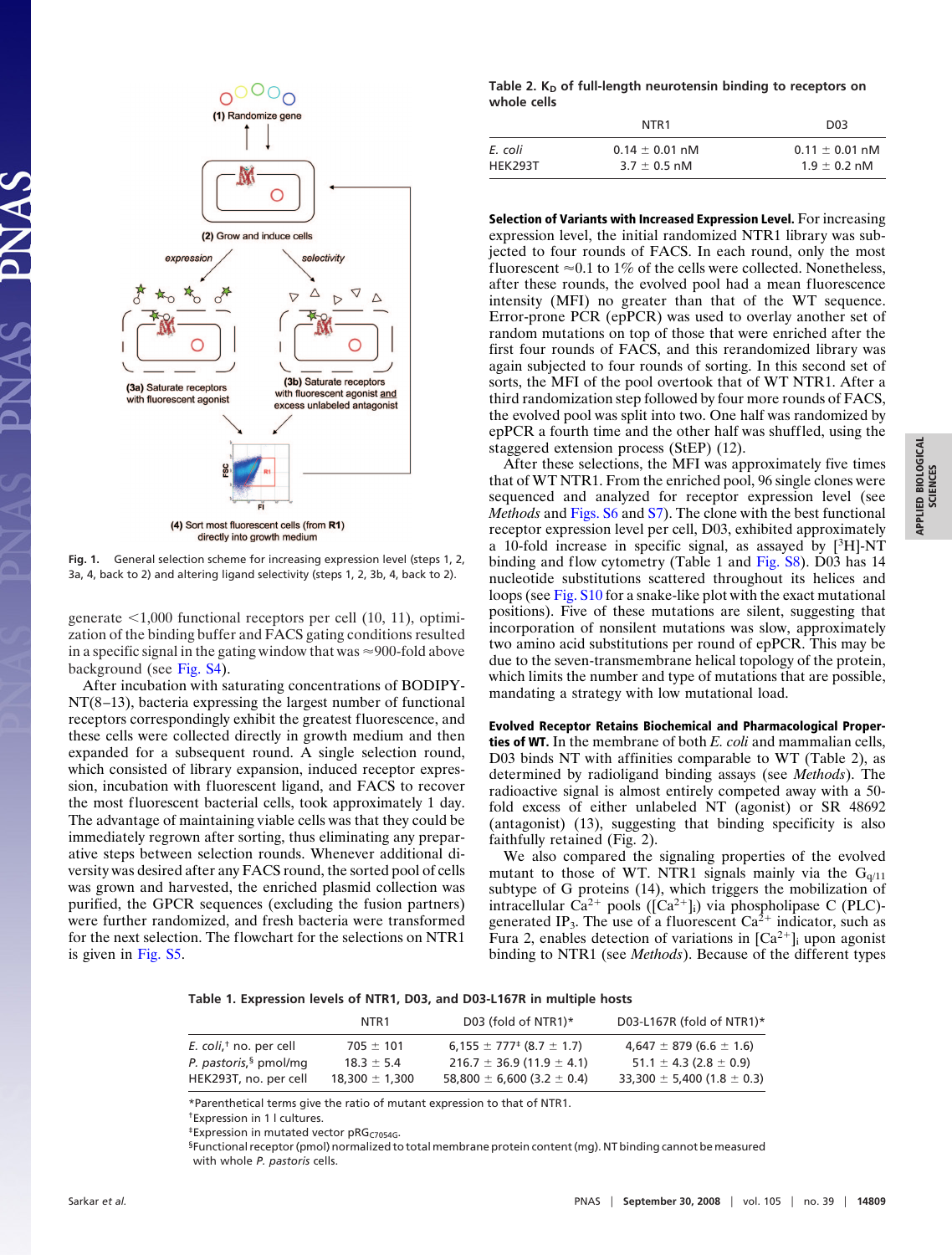

**Fig. 2.** Percentage radioligand binding to NTR1, D03 (evolved expression variant), and G10 (evolved selectivity variant) with unlabeled agonist (NT) and antagonist (SR 48692) competitors (used at 5  $\mu$ M each). The radioligand was used at 10 nM. D03 retains the ligand binding properties of NTR1, whereas G10, which was evolved under selection pressure to abolish binding to SR 48692, no longer exhibits high affinity to antagonist.

of  $Ca^{2+}$  signaling patterns (oscillations, plateau, and transient; see [Fig. S11\)](http://www.pnas.org/cgi/data/0803103105/DCSupplemental/Supplemental_PDF#nameddest=SF11), experiments with pooled cells cannot easily be evaluated, and we thus performed single-cell measurements of  $Ca<sup>2+</sup>$  signaling in HEK293T cells transiently transfected with either WT or D03. It is well known that mutations in the highly conserved (D/E)R(W/Y) motif in helix III of Class A GPCRs can affect ligand binding and G protein coupling (15). D03 contains a substitution of Arg<sup>167</sup> with Leu in this motif; this does not appear to influence the binding of NT to D03 (see Table 2), yet could potentially influence signaling. To check this, we also constructed a back mutant, D03-L167R, in which this important three amino acid motif was restored.

For WT NTR1, oscillations (the response at the lowest agonist concentration) were detected at  $10^{-11}$  M NT, while for D03, these were only observed with a 100-fold higher concentration of agonist (Fig. 3), suggesting that the receptor can indeed still signal but that its coupling efficiency to  $G_{q/11}$  is reduced. By contrast, the single amino acid revertant, D03-L167R, was capable of generating oscillatory behavior at the same minimal NT concentration ( $10^{-11}$  M) as WT. The concentration of NT (1) nM) needed to achieve strong transient and plateau responses (no oscillations) is the same for both WT and D03-L167R (see Fig. 3), while  $>100$  nM agonist is needed for D03. For NTR1 and D03-L167R, the minimum concentration of agonist that leads to significant transient and plateau responses ( $> 40\%$ ) is similar to



Fig. 3. Ca<sup>2+</sup> signaling in HEK293T cells expressing NTR1, D03, or D03-L167R. Single-cell measurements were performed and the resulting signal was classified as an oscillatory, plateau, or transient response (see *Methods*, *[SI Text](http://www.pnas.org/cgi/data/0803103105/DCSupplemental/Supplemental_PDF#nameddest=STXT)*, and [Fig. S11\)](http://www.pnas.org/cgi/data/0803103105/DCSupplemental/Supplemental_PDF#nameddest=SF11/Border [0 0 0]).

that at which the oscillatory response disappears, also approximately 1 nM, while it is again  $>100$  nM for D03. These findings underscore the importance of the  $(D/E)R(W/Y)$  motif in  $\overline{G}$ protein coupling (15). While these results have been obtained with constructs missing amino acids 1 to 42 of the GPCR, no major difference in signaling between the truncated and fulllength forms was detected (see [Fig. S12\)](http://www.pnas.org/cgi/data/0803103105/DCSupplemental/Supplemental_PDF#nameddest=SF12).

That these evolved receptors can qualitatively mimic the signals generated by WT, including similar agonist concentrationdependent signaling of D03-L167R, is pleasantly surprising for two reasons: (*i*) the variants are significantly mutated (8–9 amino acid substitutions) and (*ii*) the ability to efficiently signal was never under the pressure of selection. More generally, this suggests that it is indeed possible to partially decouple the biophysical properties of a GPCR from its biochemical and pharmacological properties through mutagenesis, which thus enables the use of protein engineering approaches such as the present methodology to improve the robustness of these membrane proteins for structural studies.

**Evolved Receptor Shows Increased Expression in Both Prokaryotic and Eukaryotic Hosts.** There are at least two conceivable mechanisms by which more functional D03 is obtained in *E. coli* as a result of selection: (*i*) the total amount of NTR1 and D03 per cell is comparable, but the fraction of properly folded and inserted D03 is significantly greater, or (*ii*) the total amount of D03 per cell is significantly greater than that of NTR1, but the fraction of functional receptor is similar. Whole-cell Western blots of *E. coli* proteins reveal that more D03 molecules are detected per cell (see [Fig. S13\)](http://www.pnas.org/cgi/data/0803103105/DCSupplemental/Supplemental_PDF#nameddest=SF13). While this would be consistent with a greater rate of biosynthesis of D03, it more likely reflects the fact that noninserted and nonfunctional WT is degraded. Thus, the quantity of properly inserted, functional GPCR seems to correlate well with the total amount of receptor detected.

To determine whether D03 may have merely adapted to the biosynthetic pathway or the membrane of *E. coli* during selection or may have actually acquired traits of generally improved biophysical properties, we also expressed WT NTR1, D03, and D03-L167R in the methylotrophic yeast *P. pastoris* and compared functional and total expression yields. The functional expression level for D03, as assayed by specific radioligand binding to membrane preparations, was  $\approx$  12-fold higher than that for WT NTR1 (Table 1), while the improvement for the backmutated D03-L167R was more modest. This is in contrast to *E. coli*, where the effect of the back mutation was very small (Table 1). When total receptor protein levels in *P. pastoris* are compared by Western blot (Fig. 4), the increased expression of D03 is confirmed by the strong intensity of the band at  $\approx$ 43 kDa (see *Methods*). In contrast, WT NTR1 shows a strong band that has not properly entered the gel, suggesting that this receptor is more aggregation-prone than the evolved D03 and D03-L167R. We found that the precursor form [unprocessed prepro- or pro-alpha factor fusion (16)] is detected at about equal intensity for WT and mutants (see [Fig. S14\)](http://www.pnas.org/cgi/data/0803103105/DCSupplemental/Supplemental_PDF#nameddest=SF14), suggesting that protein biosynthesis is not changed, but that the expression level in *P. pastoris* is determined by a folding step after translocation and processing, further supporting the hypothesis that the biophysical properties have been improved.

To test whether this improvement is also seen in mammalian cells, we transiently transfected HEK293T cells with NTR1 or D03. The evolved mutant was approximately threefold better expressed, as measured in whole-cell radioligand binding assays (see Table 1). Again, the effect of the back mutation L167R on expression is small (Table 1). Similar experiments in CHO cells and COS cells also revealed a two- to threefold increase in functional D03 expression relative to WT NTR1 (data not shown). In all of the experimentally tested hosts, neither the growth rate nor the final cell density was detectably different when expressing NTR1 and D03 in parallel cultures (data not shown). These results thus suggest that D03 is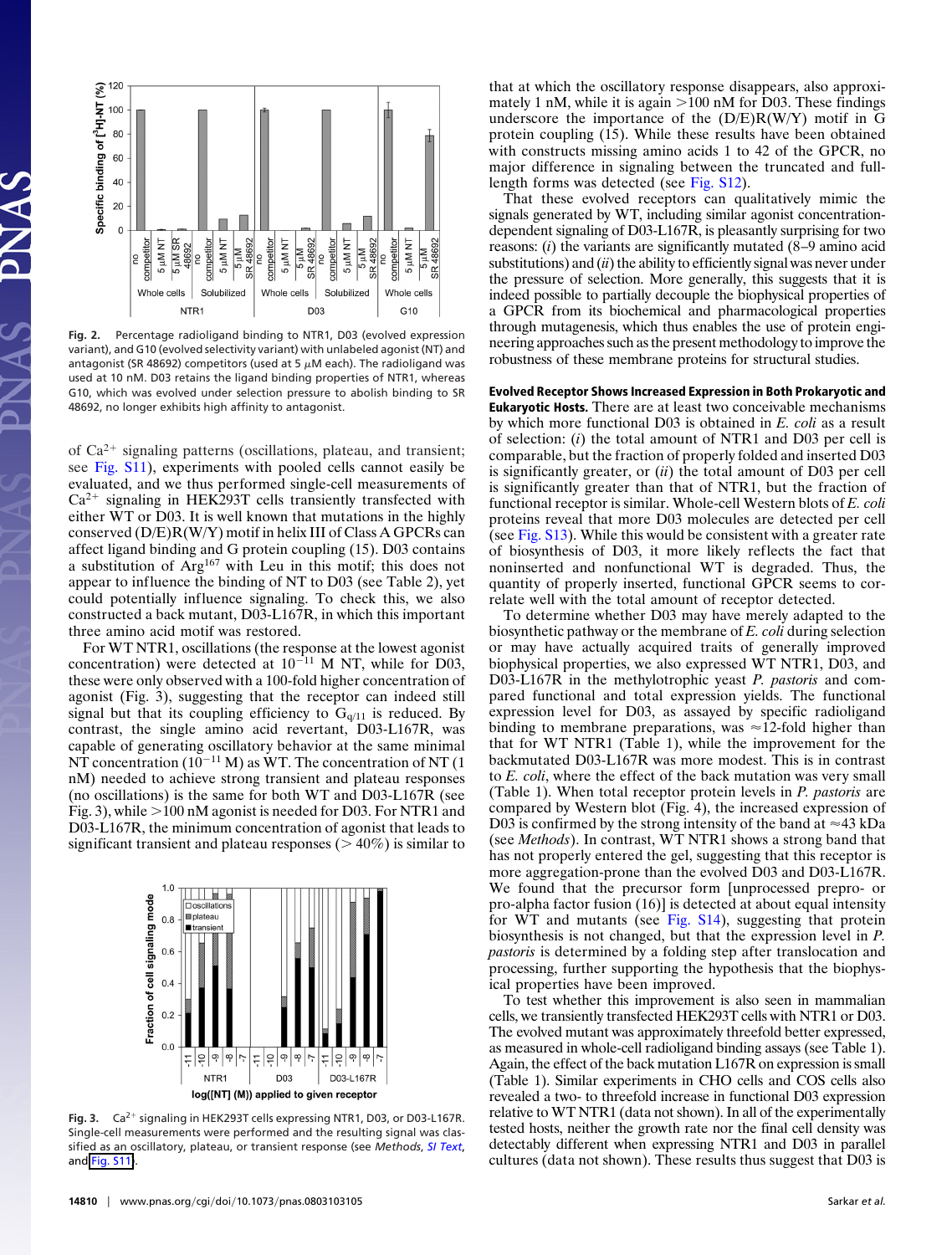

**Fig. 4.** Comparison of total GPCR yields in *P. pastoris* by immunoblot analysis. The C-terminal biotinylation was detected with a streptavidin-alkaline phosphatase conjugate. Three independent clones of each construct and a clone with an ''empty'' vector control (*ctrl*) integrated into the *P. pastoris* genome were analyzed (20  $\mu$ g total membrane protein loaded per lane). Full-length, processed GPCR should run at the position of the arrow. The  $\approx$  60 kDa band present in all receptor samples represents the unprocessed precursor form (see [Fig. S14\)](http://www.pnas.org/cgi/data/0803103105/DCSupplemental/Supplemenatal_PDF#nameddest=SF14). The  $\approx$  65 kDa band, which is more pronounced in the D03 samples, also reacts with both M1 and M2 anti-Flag antibodies (data not shown) and likely represents a compact dimeric form. The high molecular weight smear appears to be aggregated receptor, as it is diminished in D03 and D03-L167R. The band at 23 kDa, which also appears in the empty vector control, is a *P. pastoris* protein.

an intrinsically more robust protein in expressing and folding not only in *E. coli*, but also in multiple eukaryotic hosts. It should be noted that all receptors were expressed as fusion proteins with N-terminal maltose binding protein (MBP) and C-terminal thioredoxin (TrxA) fusions in *E. coli*, whereas these fusion partners were not present for expression in eukaryotic hosts (*P. pastoris* and HEK293T cells). Therefore, the similar trends in functional expression (Table 1) and biochemical affinity (Table 2) across different hosts suggest that the fusion partners used in bacteria are not involved in causing these evolutionary improvements.

**Characterization of Solubilized and Purified Receptor.** To ascertain whether the observed enhancement in functional receptor expression in *E. coli* translates into a corresponding increase in pure, soluble material, we performed a side-by-side purification of the NTR1 and D03 fusion proteins (see *Methods*). Briefly, after detergent solubilization and purification by immobilized metal ion affinity chromatography (IMAC), the amount of functional GPCR was monitored at each step by a radiolabeled ligand-binding assay. As summarized in Table 3, the total amount of functional, purified D03 protein recovered from a 1 l expression is  $\approx$ 6-fold that obtained for NTR1. A comparison of the gel filtration profiles for WT and D03 reveals almost identical elution behavior (see [Figs. S17](http://www.pnas.org/cgi/data/0803103105/DCSupplemental/Supplemental_PDF#nameddest=ST17) and [S18\)](http://www.pnas.org/cgi/data/0803103105/DCSupplemental/Supplemental_PDF#nameddest=SF18).

We then investigated whether the evolved receptors were also more stable in solubilized form. Solubilized and purified NTR1, D03, and D03-L167R were incubated at 45°C and the remaining activity was measured, after cooling, at various time points (Fig. 5). D03 and D03-L167R (in which the highly conserved DRY motif is restored) were both found to be significantly more thermostable than NTR1, suggesting that evolution with selection for increased functional expression favored proteins with improved biophysical properties. This implicit correlation be-

#### **Table 3. Purification of NTR1 and D03**

|                      | NTR <sub>1</sub> , pmol | D03, pmol         | D03/NTR1* |
|----------------------|-------------------------|-------------------|-----------|
| Whole cell material  | 2,300                   | 15,800            | 6.9       |
| Solubilized material | $1.700 \pm 80$          | $11.500 \pm 1250$ | 6.8       |
| <b>IMAC</b> eluate   | $950 \pm 5$             | $6,020 \pm 175$   | 6.3       |

\*Ratio of purification yields.



**Fig. 5.** Kinetics of thermal denaturation of purified NTR1 (<sup>O</sup>), D03 ( $\triangle$ ), and D03-L167R (■) as fusion proteins with maltose binding protein and thioredoxin. Equal amounts of each receptor were incubated at 45°C and specific activities were measured at various time points by saturation binding assays (see *Methods*). While NTR1 retains only 7% of its specific binding activity after 175 min, the evolved receptors D03 and D03-L167R retain  $\approx$  65% and  $\approx$  55% of their respective activities after the same interval of time. Results are duplicate measurements from a representative experiment.

tween stability and functional expression level has been noted by others as well (17); thus, the present platform may serve to generate more stable variants of a given receptor.

**Tracing the Effects of Single Substitutions.** Why is D03 better expressed and more stable? To understand the contribution of each of the mutations in D03 in enhancing expression level, a systematic, two-pronged site-directed mutagenesis strategy was used: (*i*) each of the substitutions in D03 was individually introduced into the WT sequence, and (*ii*) each of the existing substitutions in D03 was individually reverted back to the corresponding WT nucleotide. The first approach should elucidate which individual mutations can substantially increase the expression level on their own, whereas the second approach should reveal any additional mutations that also may be beneficial but whose effect may be masked by unfavorable WT amino acids. For the 28 variants that were generated in this manner, the receptor expression level was determined by saturation radioligand binding (see [Fig. S19\)](http://www.pnas.org/cgi/data/0803103105/DCSupplemental/Supplemental_PDF#nameddest=SF19) and the impact of each single mutation—whether added to WT or subtracted from D03—is relatively small. We refer to this phenomenon as a ''staircase effect,'' because the improved phenotype of D03 is the sum of many incremental enhancements that leads to an increase in expression level.

In addition to the R167L mutation discussed previously, other unusual substitutions in NTR1 and one unintended mutation in the expression vector arose during the evolution of D03. Five of the nucleotide substitutions in NTR1 were silent, but two of these surprisingly introduced rare leucine codons (CTA) into the sequence (see [Fig. S10\)](http://www.pnas.org/cgi/data/0803103105/DCSupplemental/Supplemental_PDF#nameddest=ST10). While it was recently shown that a synonymous single-nucleotide polymorphism in the *MDR1* gene can change the conformation of the corresponding protein because of altered kinetics of cotranslational folding and insertion (18), in our case none of the rare codons appears to alter protein expression (see [Fig. S19\)](http://www.pnas.org/cgi/data/0803103105/DCSupplemental/Supplemental_PDF#nameddest=SF19) (although we cannot rigorously exclude that they might subtly influence protein conformation by altering biosynthesis kinetics). This result suggests that codon optimization or the use of rare tRNA-overexpressing strains may not be fruitful if other, inherently larger bottlenecks exist in heterologous protein expression.

Lastly, an unintentional mutation arose in the origin of replication in the plasmid harboring D03. This mutation (C7054G, for numbering see [Fig. S15\)](http://www.pnas.org/cgi/data/0803103105/DCSupplemental/Supplemental_PDF#nameddest=SF15), close to the origin of replication and close to a previously identified mutation influ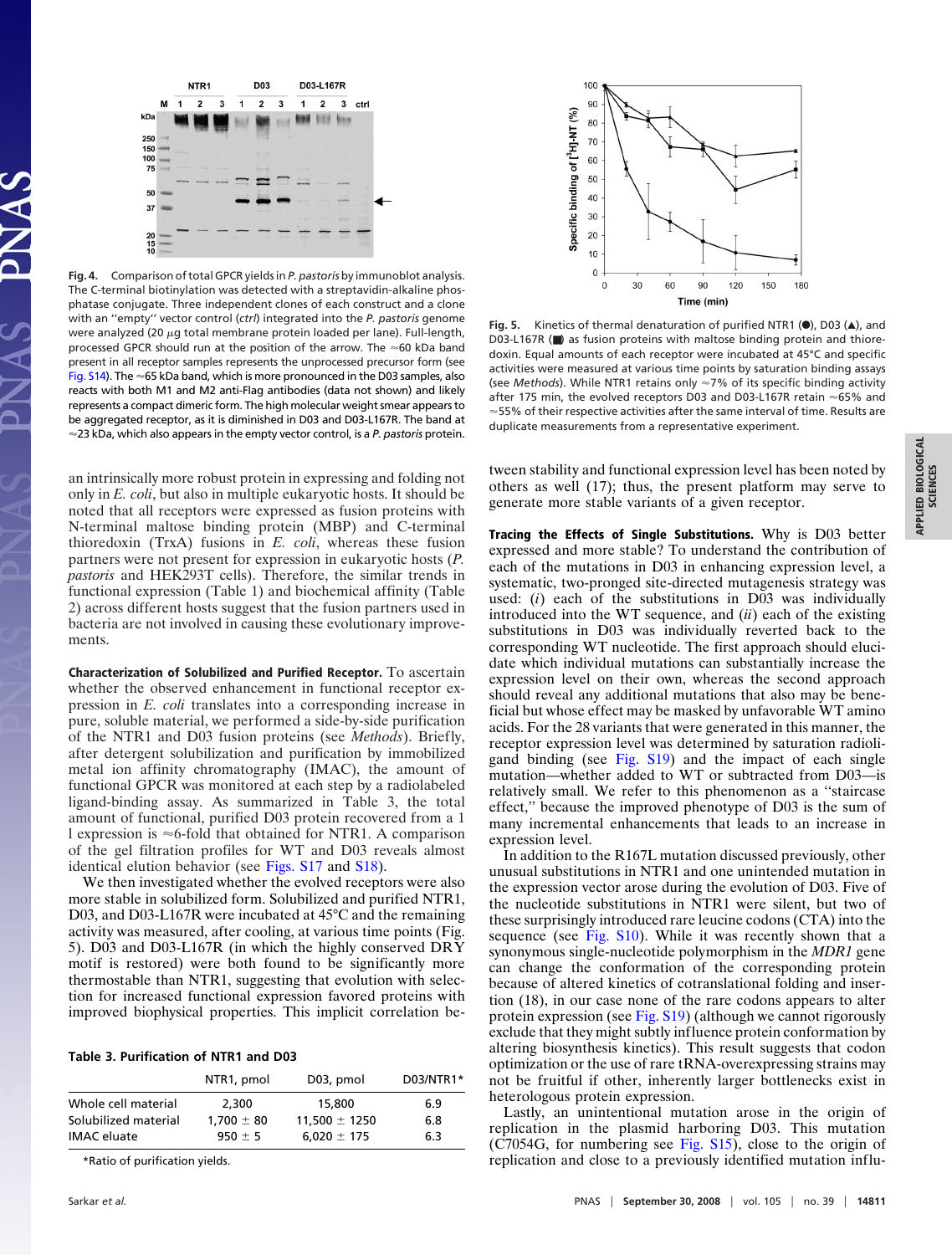encing the copy number (19), increases the copy number of the plasmid by 100%, as determined by measuring the total amount of DNA from plasmid isolation experiments from standard expressions at 20°C (see [Fig. S16\)](http://www.pnas.org/cgi/content/full/0803103105/DCSupplemental/Supplemental_PDF#nameddest=SF16). However, when D03 is expressed in the mutated pRG vector (pRG $_{C7054G}$ ), its expression level increases by only  $\approx 25\%$  as compared to the original vector  $(pRG_{WT})$ , and when WT NTR1 is expressed in the mutated vector, there is even no noticeable increase in its expression level (see [Fig.](http://www.pnas.org/cgi/data/0803103105/DCSupplemental/Supplemental_PDF#nameddest=SF16) [S16\)](http://www.pnas.org/cgi/data/0803103105/DCSupplemental/Supplemental_PDF#nameddest=SF16). We hypothesize that the major bottlenecks in functional protein expression for WT NTR1 are cotranslational folding and insertion and, therefore, any other improvements along the expression pathway remain masked.

**Selection of Variants with Altered Ligand Selectivity.** For selections of ligand selectivity on NTR1 (see Fig. 1), two ligands were used, agonist BODIPY-NT(8–13) and antagonist SR 48692. In principle, selectivity selections could be performed independently of selections for expression level. However, in the case of NTR1, the FACS signal of the WT receptor was so weak with BODIPY-NT(8–13) alone, that the addition of excess SR 48692 would drop the signal of any positive clones into the background. Thus, the selectivity screen was only used after an initial selection for expression level to ensure that the MFI of the pool was significantly above background (after the fourth epPCR; see [Fig. S5\)](http://www.pnas.org/cgi/data/0803103105/DCSupplemental/Supplemental_PDF#nameddest=SF5). Sequencing of the library before the fourth epPCR revealed expression-specific mutations; thus, any mutations that were enriched after the fourth epPCR in this screen could be readily identified as selectivity mutations and not expression mutations.

After performing selections for NTR1 sequences that still bound BODIPY-NT(8–13) in the presence of 100-fold excess SR 48692, 96 single clones were sequenced and analyzed for receptor expression level. The best expressing clone, G10, exhibited approximately a fivefold higher expression level than the WT, could be fully competed by NT, but could not be fully competed by 100-fold excess SR 48692 (see Fig. 2 and [Fig. S9\)](http://www.pnas.org/cgi/data/0803103105/DCSupplemental/Supplemental_PDF#nameddest=SF9).

In stark contrast to the staircase effect observed with D03 and other expression variants, there was only one consensus mutation observed in G10 and other selectivity variants. This ''elevator effect'' in changing selectivity arose from a single mutation, F358S (see [Fig. S10\)](http://www.pnas.org/cgi/data/0803103105/DCSupplemental/Supplemental_PDF#nameddest=SF10). The effects of mutation at Phe-358 have been studied by others (20), and reveal that a substitution to alanine at this position results not only in decreased antagonist affinity, but also in spontaneous basal inositol phosphate production in a receptor-dependent manner (21). Based upon a sequence alignment with bovine rhodopsin, Phe-358 may play an important role in maintaining the interaction between transmembrane helices 6 and 7, which in turn keeps NTR1 in an inactive conformation (21). Disruption of this residue leads to the observed constitutive activity. Thus, more generally, the present methodology has the ability to rapidly isolate mutations that may trap receptors in the active or inactive state, an approach that is complementary to previous work in engineering GPCR selectivity and activity (22, 23).

#### **Conclusion**

There have been recent advances in membrane protein engineering, including technologies for the screening of highexpressing members in a diverse pool of eukaryotic membrane proteins (24), identification of functionally critical amino acids in a GPCR (25–27), manual blot screening of randomly mutated membrane proteins for increased expression (28), and introduction of thermostabilizing mutations, individually identified by trial and error, in a GPCR (29). Complementary to such approaches, we present here a powerful, high-throughput platform for the directed evolution of a GPCR to enhance both expression level and stability while retaining function and to tailor ligand selectivity. This methodology should be applicable to other integral membrane proteins as well, for which specific binding ligands are available, and may help to facilitate biophysical studies by allowing milligram-level production of these proteins in multiple states of activity. Importantly, no basal heterologous expression of a WT GPCR sequence is necessary for the approach to work, as long as there exist expressing mutants that can be recovered by FACS. In the present study, a highly expressing, stable NTR1 variant displays WT biochemical properties—as assayed by binding affinity, binding selectivity, and G protein mediated signaling—and therefore provides a biologically meaningful template for structural studies. Such evolved membrane proteins may facilitate X-ray crystallography trials not only because they can be produced more abundantly but also because they remain functional in detergent micelles for significantly longer periods of time. If the proteins are more stable because of enhanced rigidity, they may also be more likely to generate properly diffracting crystals for structural determinations. The ability to obtain such high-resolution structures may help to elucidate the molecular basis for activation, inactivation, or pathology associated with that receptor, and may also provide templates for drug design.

### **Methods**

**Library Design and Selection.** The rat neurotensin receptor-1 gene (NTR1; amino acids 43–424) has previously been expressed in *E. coli* using a vector that generates an N-terminal fusion of the receptor to MBP and C-terminal fusion to TrxA to enhance expression. The fusion protein contains tobacco etch virus (TEV) protease cleavage sites on both ends of the receptor and a C-terminal His10 tag. This derivative of the expression vector pRG/III-hs-MBP containing the NTR1 gene with these fusions was a kind gift from R. Grisshammer (National Institutes of Health). Expression of NTR1 in  $E$ . coli DH5 $\alpha$  was essentially as described in ref. 30. Details of the preparation of fluorescently labeled neurotensin [BODIPY-NT(8–13)] and construction of NTR1 libraries are given in the *[SI Text](http://www.pnas.org/cgi/data/0803103105/DCSupplemental/Supplemental_PDF#nameddest=STXT)*. To allow binding of BODIPY-NT(8–13) to NTR1 in the inner membrane of *E. coli* while maximizing cell viability, an optimized binding buffer (50 mM TrisHCl, pH 7.4, and 150 mM KCl) was identified (see *[SI Text](http://www.pnas.org/cgi/data/0803103105/DCSupplemental/Supplemental_PDF#nameddest=STXT)*). During each round of FACS, only the most fluorescent  $\approx$  0.1 to 1% of the cells in the population ( $\approx$  10<sup>7</sup>–10<sup>8</sup> cells) were recovered during sorting for regrowing and further selection. Individual cells from the final selections were sorted directly into 96-well plates during FACS and regrown to perform single clone analysis of expression levels by radioligand binding assays.

**Radioligand Binding Assays.** Details of the experimental protocols are given in the *[SI Text](http://www.pnas.org/cgi/data/0803103105/DCSupplemental/Supplemental_PDF#nameddest=STXT)*. Briefly, quantitative measurements of receptor number in *E. coli*, *P. pastoris*, HEK293T cells, and detergent solution were performed using a saturating concentration of radioactive agonist [<sup>3</sup>H]-NT (10 nM) (Perkin-Elmer). For determining equilibrium binding affinities, a dilution series of radioligand was used (0.04–20 nM). Nonspecific binding was determined in the presence of 5  $\mu$ M unlabeled NT. For competition experiments, antagonist SR 48692 (Sanofi Aventis) was used at a concentration of 5  $\mu$ M.

**Mammalian Cell Culture and Transfection.** For expression in mammalian cells, receptors were cloned into the vector pcDNA3.1 (Invitrogen) encoding Cterminal Myc and His6 tags. The HEK293T cell line (31) (a clonal line of HEK293 cells stably expressing SV40 large T antigen) was grown as described in ref. 32. Cells were routinely seeded into 6-well culture plates or 10 mm Petri dishes and grown for 24 h, reaching 70 to 80% confluence before transfection. Cells for binding assays were transiently transfected with DNA using calcium phosphate precipitation as described in ref. 32.

**Single-Cell Monitoring of Variations in Intracellular Free Calcium, [Ca2]i.** Changes in  $[Ca^{2+}]$ ; in response to NT were measured in individual HEK293T cells using the indicator Fura2-acetoxymethyl ester, as described in ref. 33. Different types of  $Ca^{2+}$  responses were observed and were classified as transient, oscillatory, or plateau (see *[SI Text](http://www.pnas.org/cgi/data/0803103105/DCSupplemental/Supplemental_PDF#nameddest=STXT)*).

**Expression in Pichia pastoris.** The *P. pastoris* strain SMD1163 (Invitrogen) was used for all experiments. A modified version of the yeast shuttle vector pPICZaC (Invitrogen) was previously designed in which the Saccharomyces *cerevisiae* alpha-factor prepro sequence (34), under the control of the AOX promoter, was followed by a Flag-M2 tag, a His<sub>10</sub> tag, a TEV cleavage site, the GPCR, the linker sequence EFELGTRGS, and a biotin acceptor (BioAcc) domain (SwissProt P02904, amino acids 50–123). As a negative control in all experi